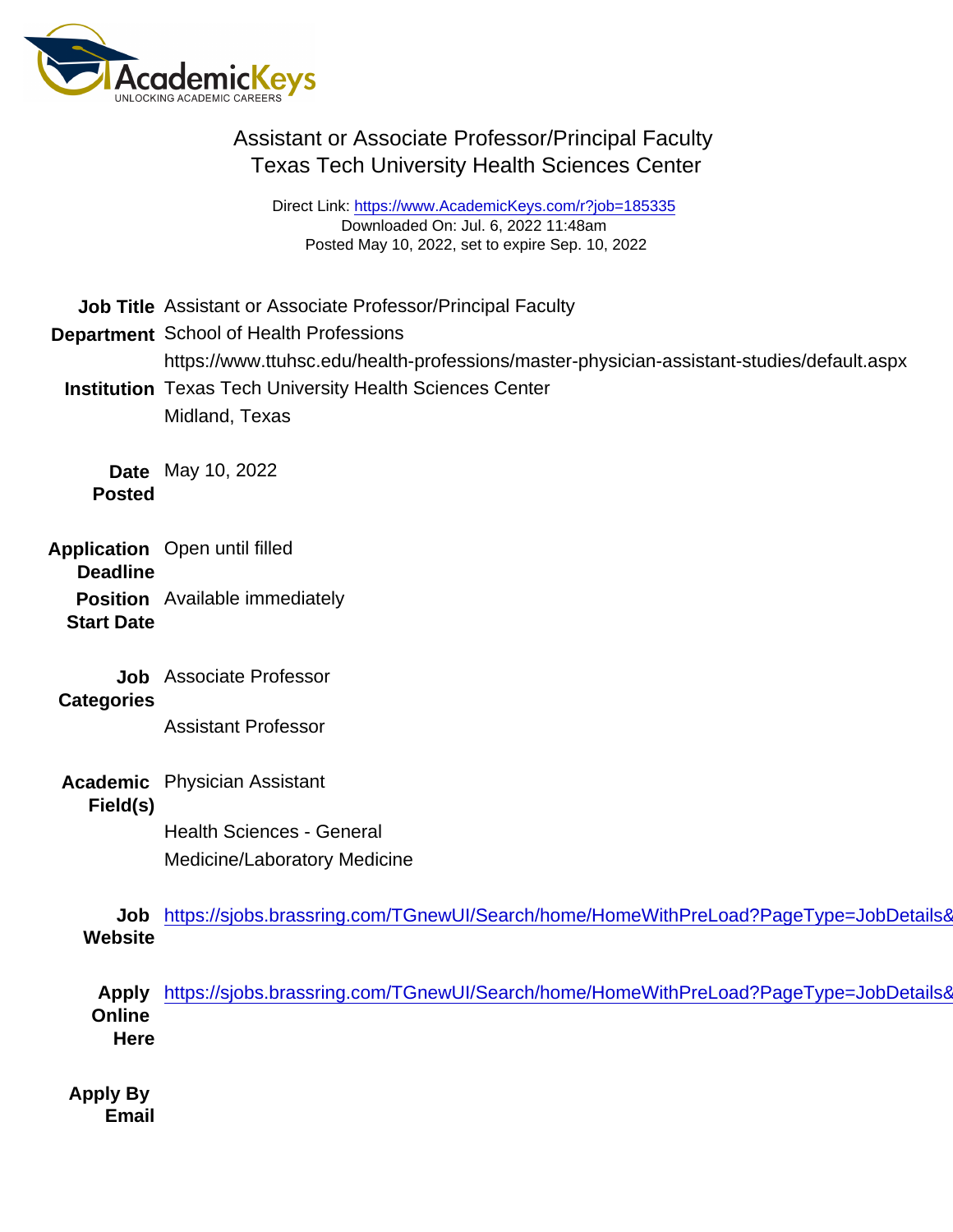Direct Link: <https://www.AcademicKeys.com/r?job=185335> Downloaded On: Jul. 6, 2022 11:48am Posted May 10, 2022, set to expire Sep. 10, 2022

Job **Description** 

The Texas Tech University Health Sciences Center (TTUHSC) School of Health Professions, Department of Laboratory Sciences and Primary Care, Physician Assistant Program invites applications from highly motivated individuals for a full-time faculty member position for our expanding program and faculty. & nbsp; Faculty rank, salary, and tenure status will be based on terminal degree and experience. TTUHSC PA Program is a 27-month, master'slevel curriculum located Midland, TX in a dedicated PA program facility, providing an environment of learning with a cohesive faculty and student body. & nbsp; The PA program has strong administrative support and excellent salary and benefits. Up to 20% release time may be dedicated to clinical practice.

As an EEO/AA employer, the Texas Tech University System and its components will not discriminate in our employment practices based on an applicant' race, color, religion, sex, sexual orientation, gender identity, national origin, age, disability, genetic information or status as a protected veteran. & nbsp: Applicants who would enrich the University & requestive are encouraged to apply. TTUHSC and its employees adhere to a values based culture consisting of five values: One Team, Kindhearted, Integrity, Visionary, and Beyond Service. The ideal candidate will embrace and exemplify these values.

Primary responsibilities:

Provide student instruction in assigned courses and in areas of need/expertise Evaluate student performance in assigned courses and identify student learning deficiencies Provide remedial instruction in assigned courses and areas of expertise Coordinate/direct instruction in assigned courses, including preparation of course syllabus, course site, exam administration, reporting of student performance, and course analysis Serve as assigned advisor for PA students to perform academic counseling of students Assist in clinical site recruitment, evaluation, and maintenance

Participate in program committees including curriculum, student progression, and admissions Participate in university, professional, scholarly, and community service activities

Occasional responsibilities:

Participate in program evaluation and development and accreditation maintenance. Engage in other activities as determined by the Physician Assistant Program Director.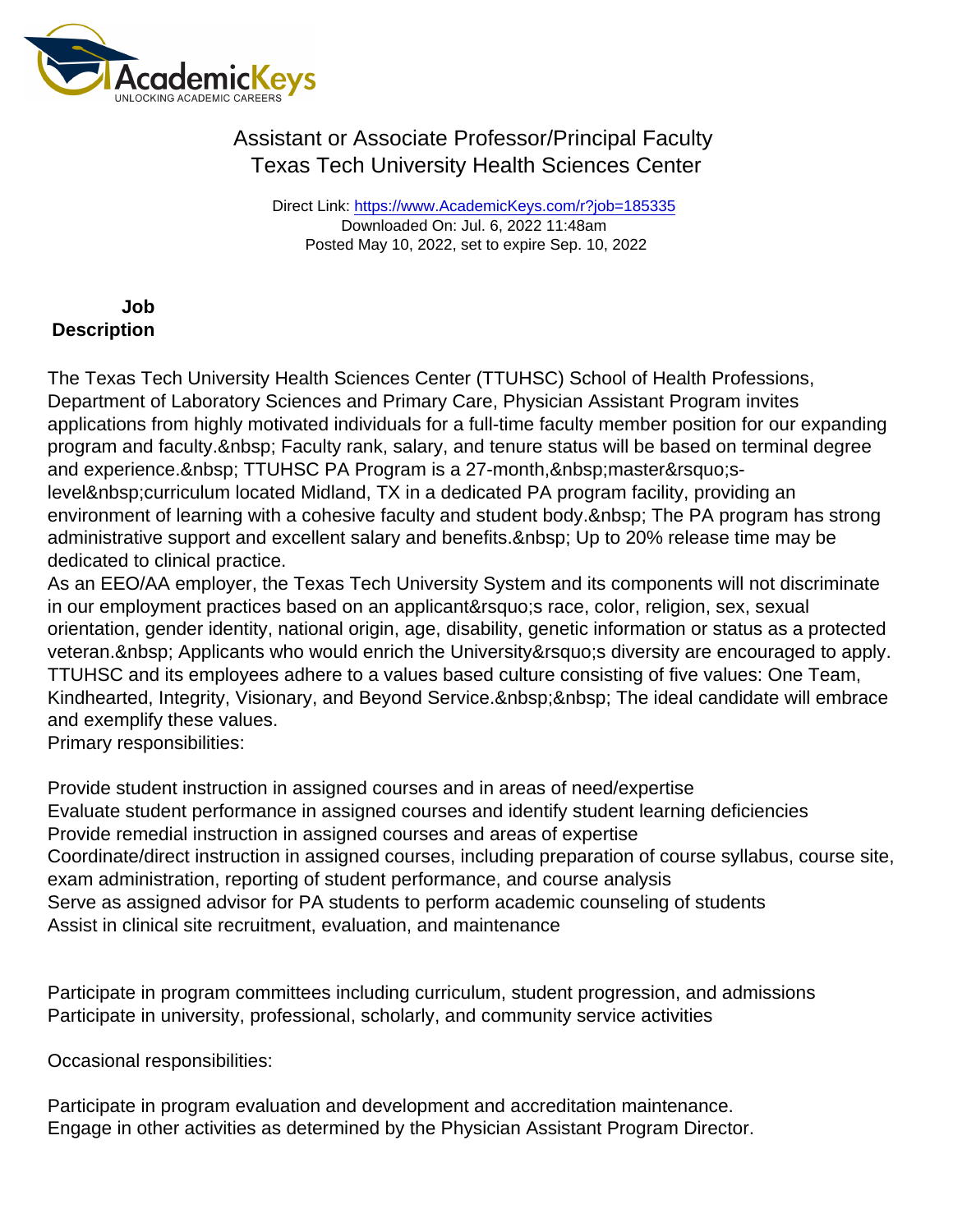Direct Link: <https://www.AcademicKeys.com/r?job=185335> Downloaded On: Jul. 6, 2022 11:48am Posted May 10, 2022, set to expire Sep. 10, 2022

Location: Located in the heart of West Texas, Midland is known as, &Idquo; The Land of the High Sky, & rdquo; where clean air and & nbsp; sunshine & nbsp; are abundant. The city welcomes visitors with its friendly and famous West Texas attitude. Midland is located midway between Fort Worth and El Paso along Interstate 20 and is a diverse community offering a wide range of entertainment and recreational opportunities in a mild climate. & nbsp; For more information about the city, visit: & nbsp; https://www.midlandtxchamber.com/visit-midland/

Institutional Information:

According to a recent survey conducted by the Great Colleges to Work for program, Texas Tech University Health Sciences Center (TTUSHC) is one of the best colleges in the nation to work for. TTUHSC includes the School of Health Professions, the School of Medicine, the School of Nursing, the School of Pharmacy, the Graduate School of Biomedical Sciences, and the newly formed Julia Jones Matthews School of Population and Public Health. Within the Schools are numerous divisions, centers and programs dedicated to specific areas of clinical care, teaching and research. & nbsp; The TTUHSC consists of several campuses and works as a partner with Texas Tech University to provide quality academic and clinical education.

#### EEO/AA Policy

As an EEO/AA employer, the Texas Tech University System and its components will not discriminate in our employment practices based on an applicant' race, color, religion, sex, sexual orientation, gender identity, national origin, age, disability, genetic information or status as a protected veteran. Applicants who would enrich the University' adiversity are encouraged to apply.

Contact Information

Please reference Academickeys in your cover letter when applying for or inquiring about this job announcement.

Contact Sarah Stringer School of Health Professions Texas Tech University Health Sciences Center 3600 N Garfield St Midland, TX 79705